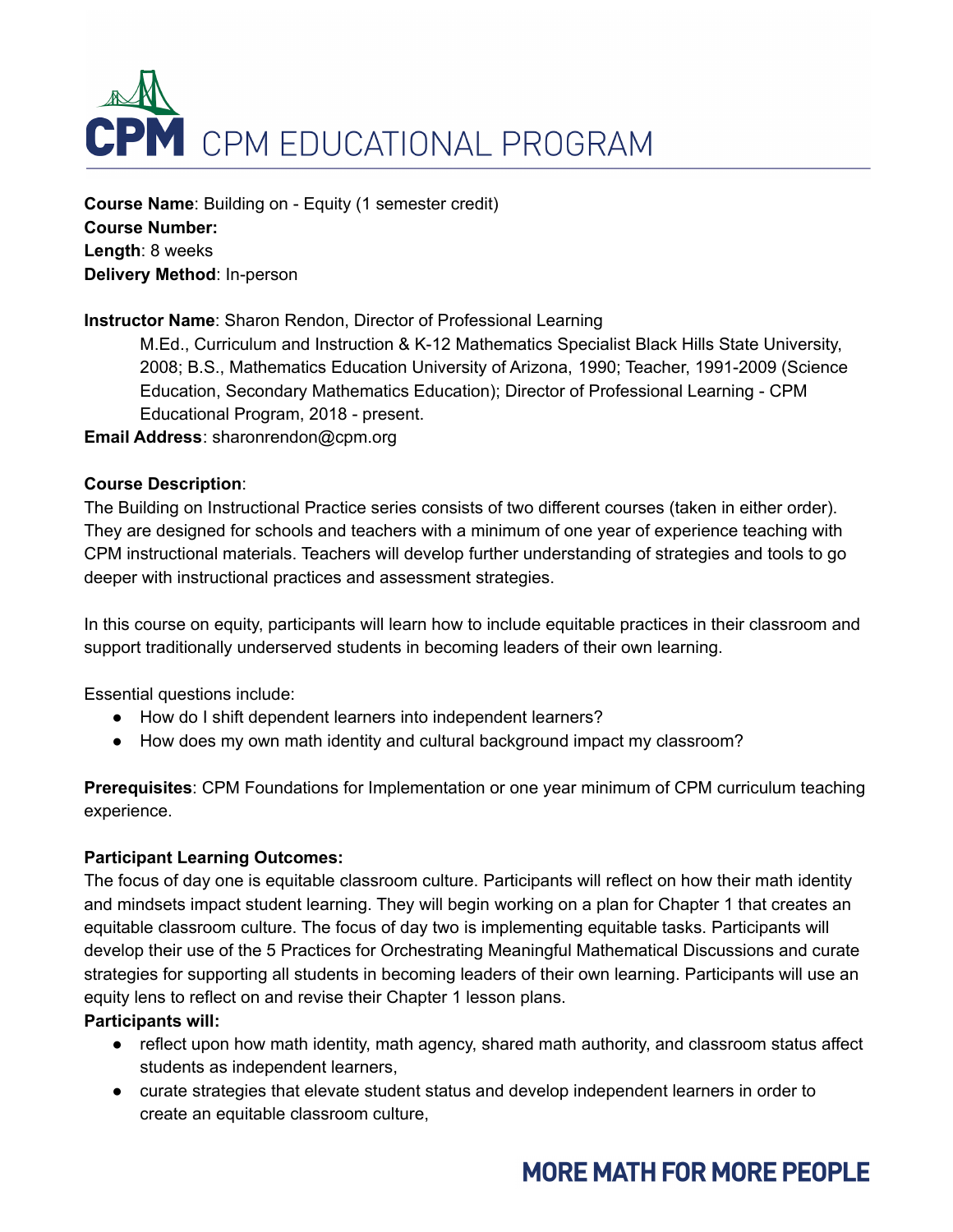- identify ways they can maximize their instructional impact by forming learning alliances that hold students to high expectations,
- plan to use Chapter 1 to address mathematical content, and intentionally create a more equitable classroom culture, and
- develop an Equity Action Plan to support the development of independent learners.

# **Course Specific Technical Requirements:**

Reliable internet access to CPM's Professional Learning Portal. The virtual sessions require participation using a microphone and webcam.

|   | <b>Topic</b>                           | <b>Activities</b>                            | <b>Time</b><br><b>Estimate</b> |
|---|----------------------------------------|----------------------------------------------|--------------------------------|
|   | Equitable Classroom<br>Culture         | Day 1                                        | 7 hours                        |
| 2 | Implementing<br><b>Equitable Tasks</b> | Day 2                                        | 7 hours                        |
| 3 | <b>Equity Action Plan</b>              | Create an action plan for<br>implementation. | 1 hour                         |
|   |                                        | <b>Total Hours</b>                           | 15 hours                       |

#### **Course Outline/Schedule:**

## **Course Requirements:**

- Active Participation in learning events
- Collaboration with team members during activities and discussions
- Completion of Learning Logs & Implementation Action Plan
- Complete feedback for all sessions and modules

## **Course Evaluation Methods**:

**Direct measures**: During each learning session, participants will engage in the activities and record their attendance.

**Indirect measures**: During each learning session, participants will record important moments and reflect on their learning. These items will include items they may consider for their action plan.

## **Grading**:

Pass: 80% minimum attendance, participation, and completion of assignments required to pass. Fail: less than 80% attendance, participation, and completion of assignments required to pass